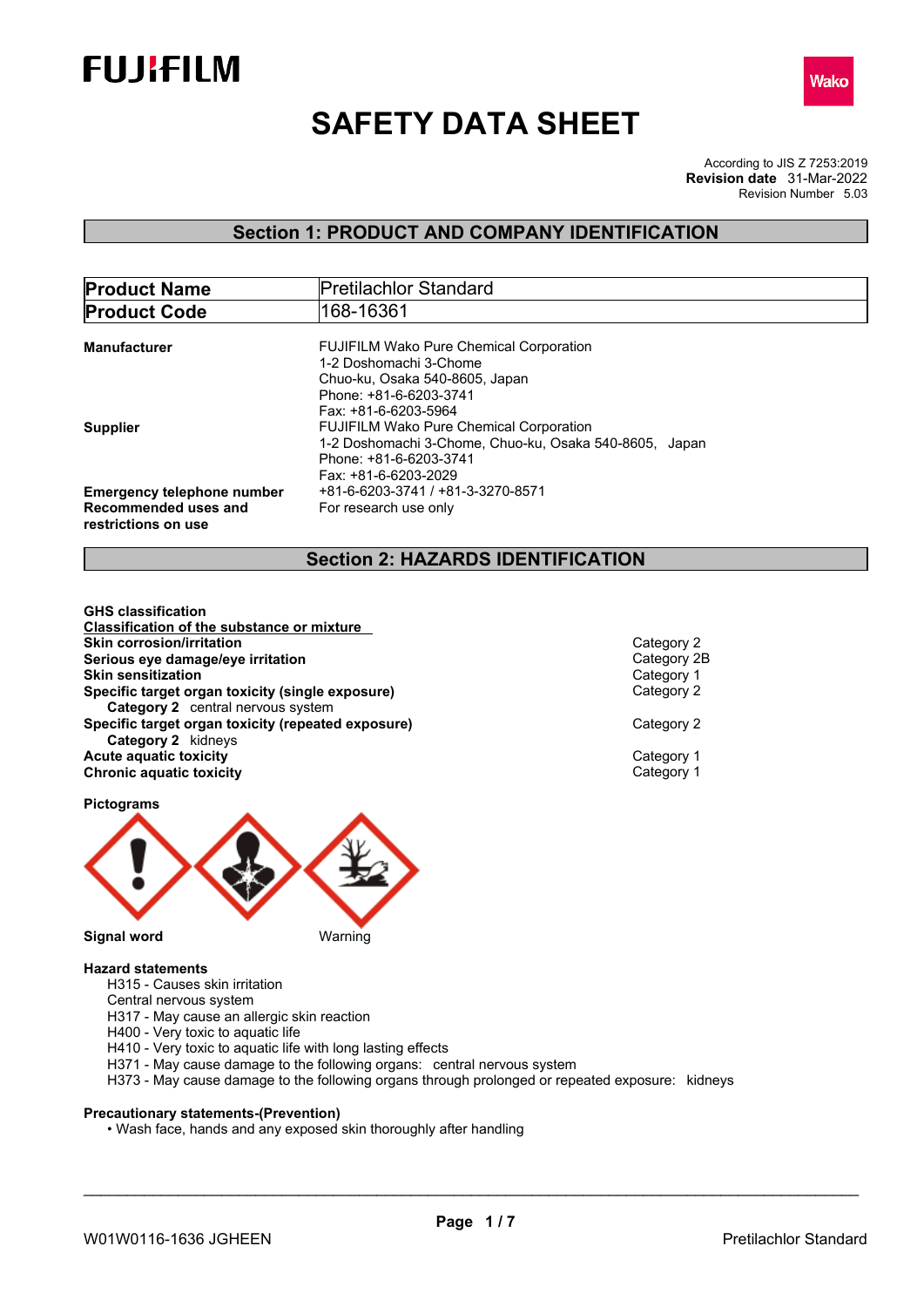- Wear protective gloves/protective clothing/eye protection/face protection
- Contaminated work clothing should not be allowed out of the workplace
- Do not breathe dust/fume/gas/mist/vapors/spray
- Do not eat, drink or smoke when using this product
- Avoid release to the environment

#### **Precautionary statements-(Response)**

- IF exposed or if you feel unwell: Call a POISON CENTER or doctor/physician
- IF IN EYES: Rinse cautiously with water for several minutes. Remove contact lenses, if present and easy to do. Continue rinsing
- If eye irritation persists: Get medical advice/attention
- IF ON SKIN: Wash with plenty of soap and water
- Take off contaminated clothing and wash before reuse
- If skin irritation or rash occurs: Get medical advice/attention
- Collect spillage

#### **Precautionary statements-(Storage)**

• Store locked up

#### **Precautionary statements-(Disposal)**

• Dispose of contents/container to an approved waste disposal plant

#### **Others**

**Other hazards** Not available

## **Section 3: COMPOSITION/INFORMATION ON INGREDIENTS**

**Single Substance or Mixture** Substance

#### **Formula** C17H26ClNO2

| <b>Chemical Name</b>                                                                       | Weight-% | <b>Molecular weight</b> | <b>ENCS</b> | <b>ISHL No.</b> | <b>CAS RN</b> |
|--------------------------------------------------------------------------------------------|----------|-------------------------|-------------|-----------------|---------------|
| Pretilachlor                                                                               | 98.0     | 311.85                  | N/A         | N/A             | 51218-49-6    |
| Note on<br><b>ISHL</b><br>` No<br>the<br>e means announced chemical substances.<br>: table |          |                         |             |                 |               |

**Impurities and/or Additives:** Not applicable

## **Section 4: FIRST AID MEASURES**

#### **Inhalation**

Remove to fresh air. If symptoms persist, call a physician.

#### **Skin contact**

Wash off immediately with soap and plenty of water. If symptoms persist, calla physician.

#### **Eye contact**

IF IN EYES: Rinse cautiously with water for several minutes. Remove contact lenses, if present and easy to do. Continue rinsing. Immediate medical attention is required.

#### **Ingestion**

Rinse mouth. Never give anything by mouth to an unconscious person. Call a physician or poison control center immediately. Do not induce vomiting without medical advice.

#### **Protection of first-aiders**

Use personal protective equipment as required.

## **Section 5: FIRE FIGHTING MEASURES**

#### **Suitable extinguishing media**

Water spray (fog), Carbon dioxide (CO2), Foam, Extinguishing powder, Sand

### **Unsuitable extinguishing media**

#### No information available

#### **Specific hazards arising from the chemical product**

Thermal decomposition can lead to release of irritating and toxic gases and vapors.

#### **Special extinguishing method**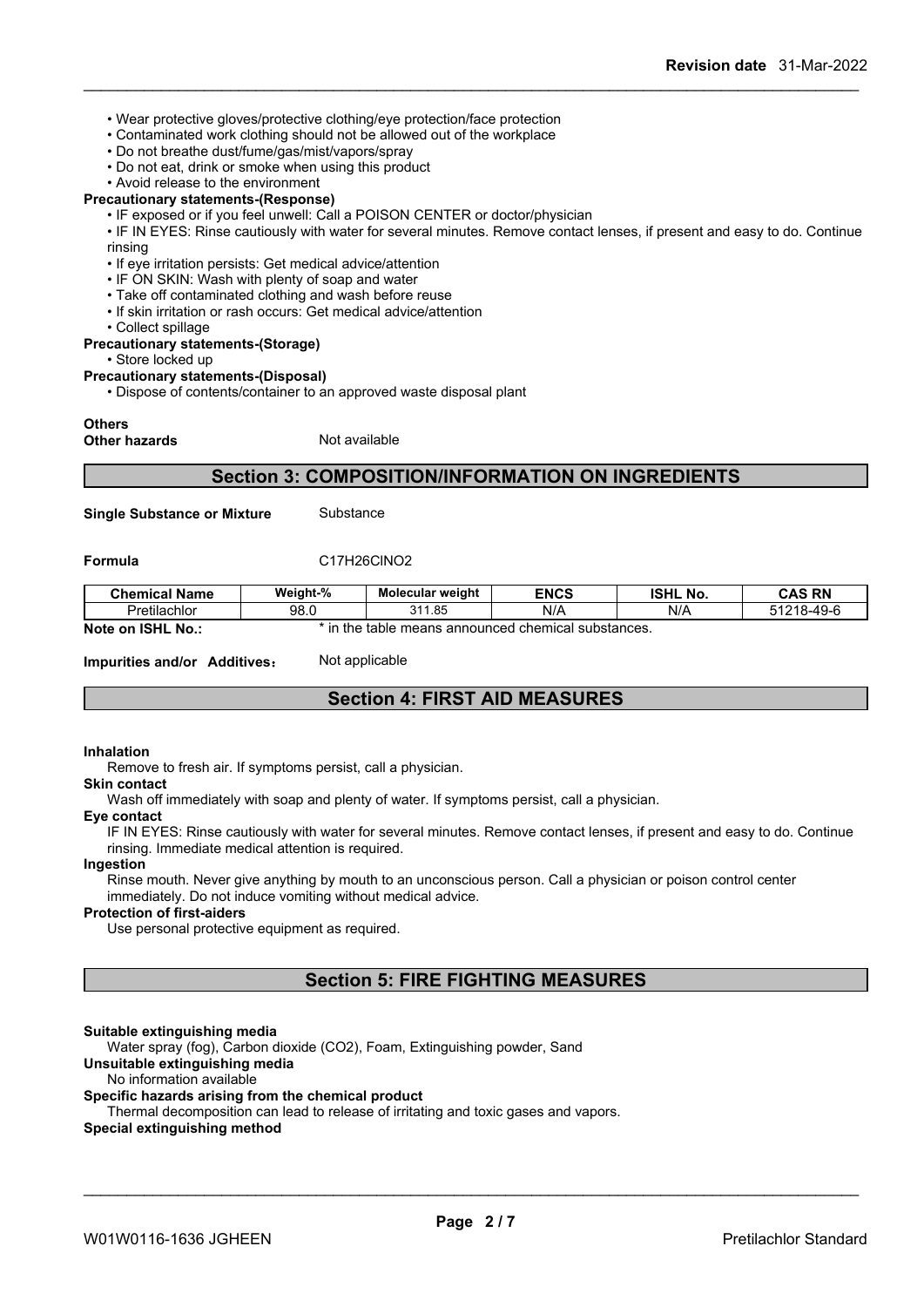## No information available

## **Special protective actions for**

### **fire-fighters**

Use personal protective equipment as required.Firefighters should wear self-contained breathing apparatus and full firefighting turnout gear.

## **Section 6: ACCIDENTAL RELEASE MEASURES**

#### **Personal precautions, protective equipment and emergency procedures**

For indoor, provide adequate ventilation process until the end of working. Deny unnecessary entry other than the people involved by, for example, using a rope. While working, wear appropriate protective equipments to avoid adhering it on skin, or inhaling the gas. Work from windward, and retract the people downwind.

#### **Environmental precautions**

To be careful not discharged to the environment without being properly handled waste water contaminated.

**Methods and materials for contaminent and methods and materials for cleaning up**

Absorb dry sand, earth, sawdust and the waste. Collect empty container that can be sealed.

### **Recoverly, neutralization**

No information available

## **Secondary disaster prevention measures**

Clean contaminated objects and areas thoroughly observing environmental regulations.

## **Section 7: HANDLING AND STORAGE**

#### **Handling**

### **Technical measures**

Highly flammable. Avoid contact with high temperature objects, spark, and strong oxidizing agents. Use with local exhaust ventilation.

#### **Precautions**

Do not rough handling containers, such as upsetting, falling, giving a shock, and dragging Prevent leakage, overflow, and scattering. Not to generate steam and dust in vain. Seal the container after use. After handling, wash hands and face, and then gargle In places other than those specified, should not be smoking or eating and drinking Should not be brought contaminated protective equipment and gloves to rest stops Deny unnecessary entry of non-emergency personnel to the handling area

#### **Safety handling precautions**

Take necessary action to avoid static electricity discharge (which might cause ignition of organic vapors). Use personal protective equipment as required. Avoid contact with skin, eyes or clothing.

#### **Storage**

| Safe storage conditions   |                                                                                                     |
|---------------------------|-----------------------------------------------------------------------------------------------------|
| <b>Storage conditions</b> | Keep container protect from light tightly closed. Store in a cool (2-10 $^{\circ}$ C) place. Packed |
|                           | with an inert gas.                                                                                  |
| Safe packaging material   | Glass                                                                                               |
| Incompatible substances   | Strong oxidizing agents                                                                             |
|                           |                                                                                                     |

## **Section 8: EXPOSURE CONTROLS/PERSONAL PROTECTION**

#### **Engineering controls**

In case of indoor workplace, seal the source or use a local exhaust system. Provide the safety shower facility, and handand eye-wash facility. And display their position clearly.

| <b>Exposure limits</b>                                                                                                                                                      | This product, as supplied, does not contain any hazardous materials with occupational<br>exposure limits established by the region specific regulatory bodies. |
|-----------------------------------------------------------------------------------------------------------------------------------------------------------------------------|----------------------------------------------------------------------------------------------------------------------------------------------------------------|
| Personal protective equipment<br><b>Respiratory protection</b><br><b>Hand protection</b><br>Eye protection<br>Skin and body<br>protection<br>General hygiene considerations | Protective mask<br>Protective gloves<br>protective eyeglasses or chemical safety goggles<br>Long-sleeved work clothes                                          |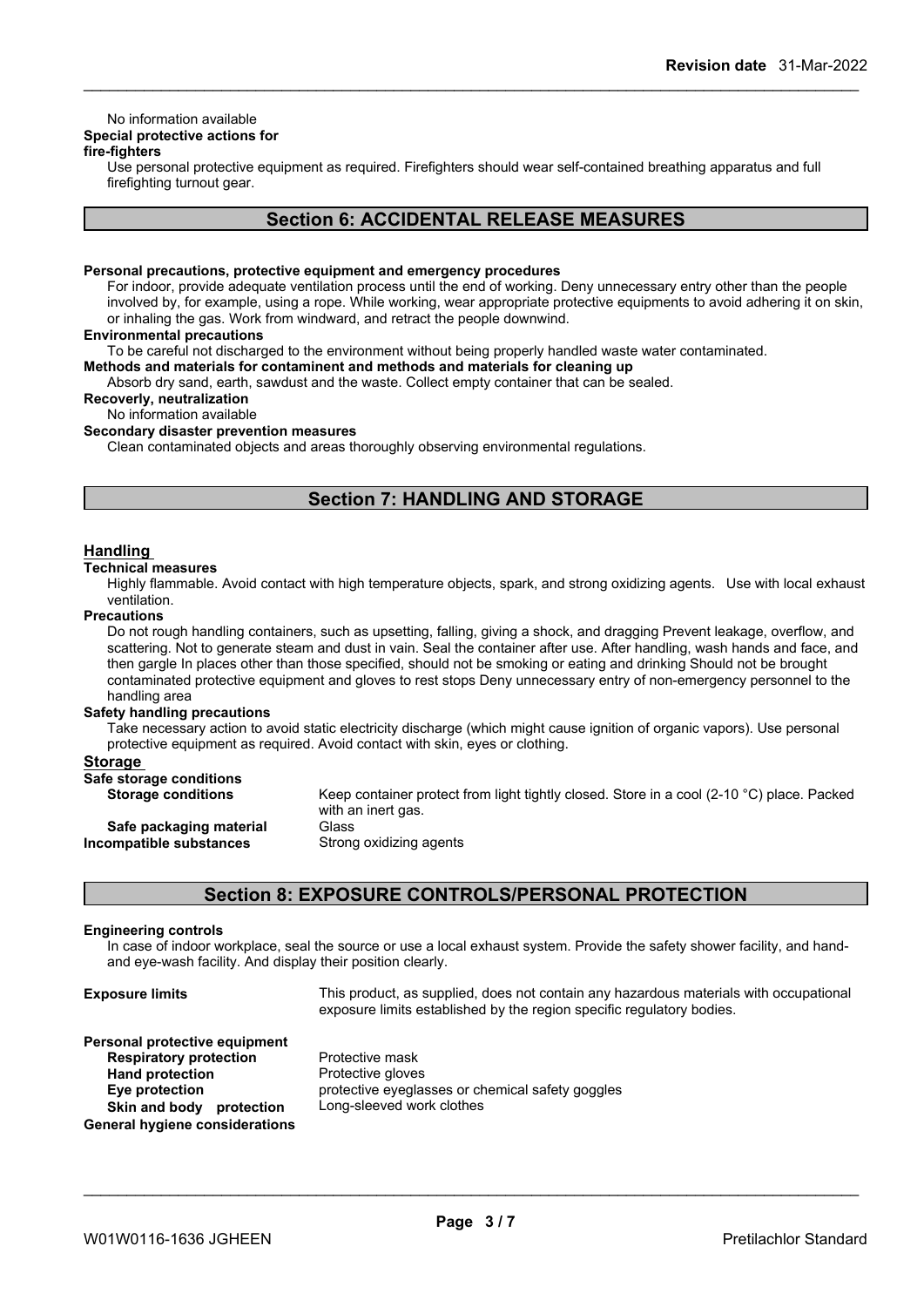Handle in accordance with good industrial hygiene and safety practice.

## **Section 9: PHYSICAL AND CHEMICAL PROPERTIES**

| Form                                                   |                                                               |
|--------------------------------------------------------|---------------------------------------------------------------|
| Color                                                  | Colorless - pale yellowish brown                              |
| <b>Turbidity</b>                                       | clear                                                         |
| Appearance                                             | liquid                                                        |
| Odor                                                   | no data available                                             |
| Melting point/freezing point                           | no data available                                             |
| Boiling point, initial boiling point and boiling range | 135 $\degree$ C                                               |
| <b>Flammability</b>                                    | no data available                                             |
| <b>Evaporation rate:</b>                               | no data available                                             |
| Flammability (solid, gas):                             | no data available                                             |
| Upper/lower flammability or                            |                                                               |
| explosive limits                                       |                                                               |
| Upper:                                                 | no data available                                             |
| Lower:                                                 | no data available                                             |
| <b>Flash point</b>                                     | no data available                                             |
| Auto-ignition temperature:                             | no data available                                             |
| Decomposition temperature:                             | no data available                                             |
| рH                                                     | no data available                                             |
| Viscosity (coefficient of viscosity)                   | no data available                                             |
| <b>Dynamic viscosity</b>                               | no data available                                             |
| <b>Solubilities</b>                                    | water: practically insoluble, or insoluble . benzene, hexane, |
|                                                        | methanol, dichloromethane: soluble.                           |
| n-Octanol/water partition coefficient: (log Pow)       | no data available                                             |
| Vapour pressure                                        | no data available                                             |
| <b>Specific Gravity / Relative density</b>             | 1.076                                                         |
| Vapour density                                         | no data available                                             |
| <b>Particle characteristics</b>                        | no data available                                             |
|                                                        |                                                               |

## **Section 10: STABILITY AND REACTIVITY**

#### **Stability**

| <b>Reactivity</b>                       | no data available                                                                               |
|-----------------------------------------|-------------------------------------------------------------------------------------------------|
| <b>Chemical stability</b>               | May be altered by light.                                                                        |
| <b>Hazardous reactions</b>              |                                                                                                 |
| None under normal processing            |                                                                                                 |
| <b>Conditions to avoid</b>              |                                                                                                 |
|                                         | Extremes of temperature and direct sunlight, Heat, flames and sparks, static electricity, spark |
| Incompatible materials                  |                                                                                                 |
| Strong oxidizing agents                 |                                                                                                 |
| <b>Hazardous decomposition products</b> |                                                                                                 |
|                                         | Carbon monooxide (CO), Carbon dioxide (CO2), Halides, Nitrogen oxides (NOx)                     |

## **Section 11: TOXICOLOGICAL INFORMATION**

| <b>Acute toxicity</b> |                   |                    |                                      |
|-----------------------|-------------------|--------------------|--------------------------------------|
| <b>Chemical Name</b>  | Oral LD50         | <b>Dermal LD50</b> | <b>Inhalation LC50</b>               |
| Pretilachlor          | Rat<br>2200 ma/ka | Rat<br>4000 ma/ka  | $2800 \; \text{ma/m}^3$<br>Rat ) 4 h |

| <b>Chemical Name</b> | Acute toxicity -oral-source<br>information                    | Acute toxicity -dermal- source Acute toxicity -inhalation gas-<br>information          | source information                                |
|----------------------|---------------------------------------------------------------|----------------------------------------------------------------------------------------|---------------------------------------------------|
| Pretilachlor         | Based on the NITE GHS<br>classification results               | Based on the NITE GHS<br>classification results.                                       | Based on the NITE GHS<br>lclassification results. |
|                      |                                                               |                                                                                        |                                                   |
| <b>Chemical Name</b> | <b>Acute toxicity -inhalation</b><br>vapor-source information | Acute toxicity -inhalation dust-Acute toxicity -inhalation mist-<br>source information | source information                                |
| <b>Pretilachlor</b>  | Based on the NITE GHS                                         | Based on the NITE GHS                                                                  | Based on the NITE GHS                             |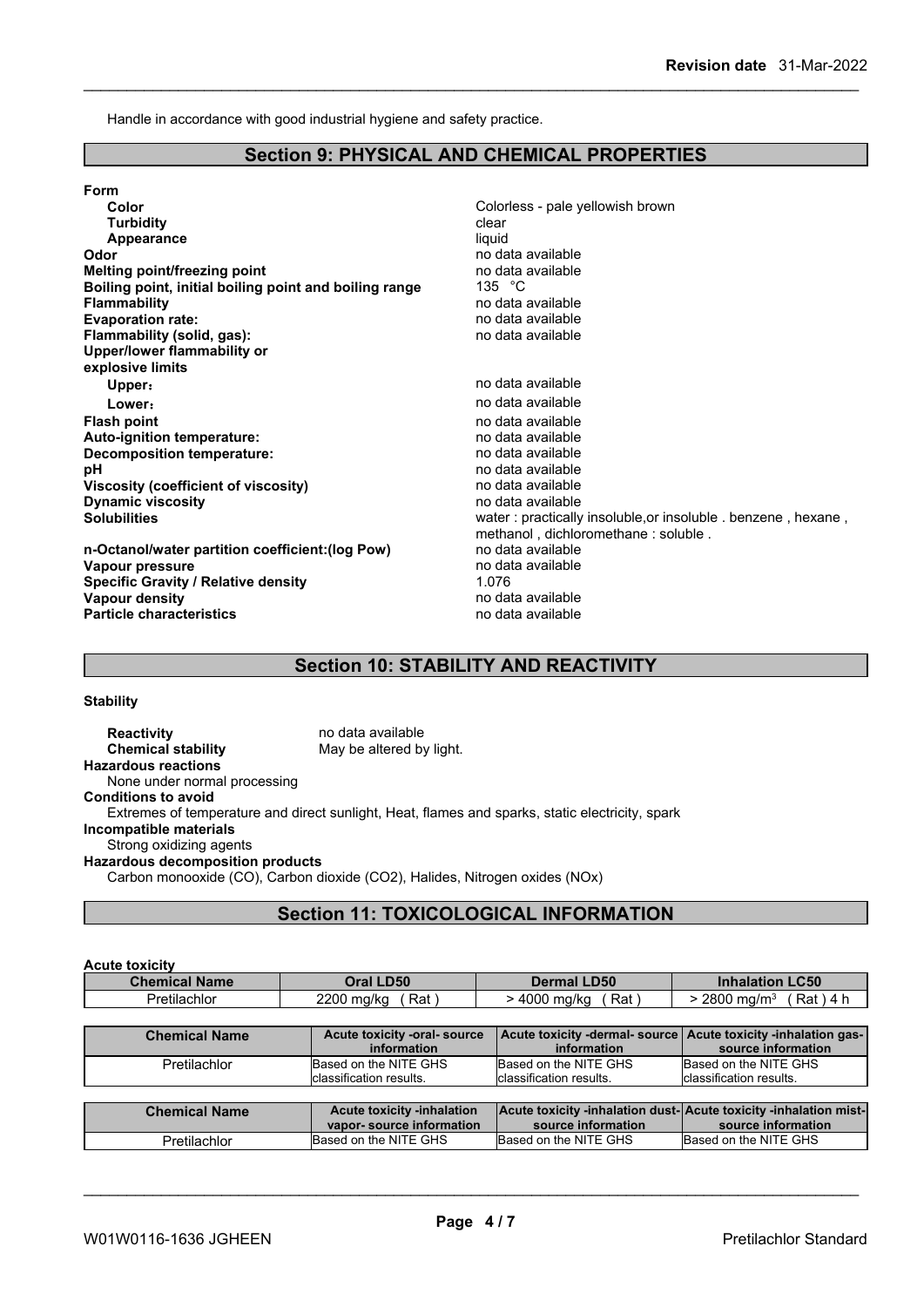| classification results.                  | classification results. | classification results.                              |  |  |
|------------------------------------------|-------------------------|------------------------------------------------------|--|--|
|                                          |                         |                                                      |  |  |
| <b>Skin irritation/corrosion</b>         |                         |                                                      |  |  |
| <b>Chemical Name</b>                     |                         | Skin corrosion/irritation source information         |  |  |
| Pretilachlor                             |                         | Based on the NITE GHS classification results.        |  |  |
| Serious eye damage/ irritation           |                         |                                                      |  |  |
| <b>Chemical Name</b>                     |                         | Serious eye damage/irritation source information     |  |  |
| Pretilachlor                             |                         | Based on the NITE GHS classification results.        |  |  |
| <b>Respiratory or skin sensitization</b> |                         |                                                      |  |  |
| <b>Chemical Name</b>                     |                         | Respiratory or Skin sensitization source information |  |  |
| Pretilachlor                             |                         | Based on the NITE GHS classification results.        |  |  |
| <b>Reproductive cell mutagenicity</b>    |                         |                                                      |  |  |
| <b>Chemical Name</b>                     |                         | germ cell mutagencity source information             |  |  |
| Pretilachlor                             |                         | Based on the NITE GHS classification results.        |  |  |
| Carcinogenicity                          |                         |                                                      |  |  |
| <b>Chemical Name</b>                     |                         | Carcinogenicity source information                   |  |  |
| Pretilachlor                             |                         | Based on the NITE GHS classification results.        |  |  |
|                                          |                         |                                                      |  |  |
| <b>Reproductive toxicity</b>             |                         |                                                      |  |  |
| <b>Chemical Name</b>                     |                         | Reproductive toxicity source information             |  |  |
| Pretilachlor                             |                         | Based on the NITE GHS classification results.        |  |  |
| <b>STOT-single exposure</b>              |                         |                                                      |  |  |
| <b>Chemical Name</b>                     |                         | STOT -single exposure- source information            |  |  |

| Pretilachlor                  | Based on the NITE GHS classification results. |  |
|-------------------------------|-----------------------------------------------|--|
| <b>STOT-repeated exposure</b> |                                               |  |
| <b>Chemical Name</b>          | STOT-repeated exposure-source information     |  |
| Pretilachlor                  | Based on the NITE GHS classification results. |  |
| <b>Aspiration hazard</b>      |                                               |  |
| <b>Chemical Name</b>          | <b>Aspiration Hazard source information</b>   |  |
| <b>Pretilachlor</b>           | Based on the NITE GHS classification results. |  |

## **Section 12: ECOLOGICAL INFORMATION**

#### **Ecotoxicity**

| <b>Chemical Name</b> | Algae/aquatic plants        | Fish∶ | Crustacea |
|----------------------|-----------------------------|-------|-----------|
| Pretilachlor         | ErC50 : Pseudokirchneriella | N/A   | N/A       |
|                      | subcapitata                 |       |           |
|                      | 0.0032 mg/L 72 h            |       |           |

#### **Other data**

| <b>Chemical Name</b> | Short-term (acute) hazardous to the<br>aquatic environment source | Long-term (chronic) hazardous to the<br>aquatic environment source |
|----------------------|-------------------------------------------------------------------|--------------------------------------------------------------------|
|                      | information                                                       | information                                                        |
| Pretilachlor         | Based on the NITE GHS classification                              | Based on the NITE GHS classification                               |
|                      | <i>I</i> results.                                                 | results.                                                           |

**Persistence and degradability** No information available **Bioaccumulative potential** No information available<br> **Mobility in soil** No information available **Hazard** to the ozone layer

No information available<br>No information available

## **Section 13: DISPOSAL CONSIDERATIONS**

#### **Waste from residues**

Disposal should be in accordance with applicable regional, national and local laws and regulations. **Contaminated container and contaminated packaging**

Disposal should be in accordance with applicable regional, national and local laws and regulations.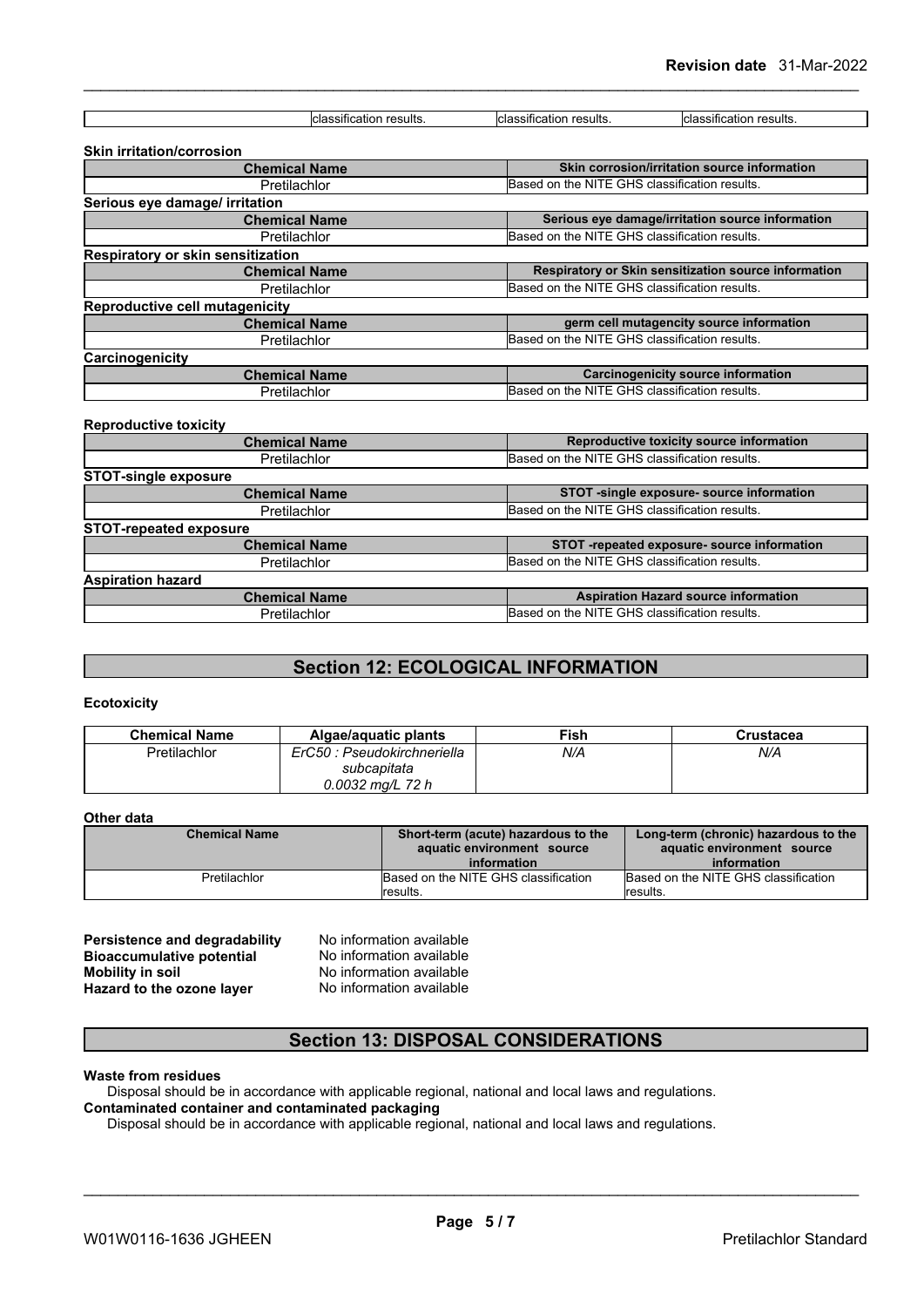# **Section 14: TRANSPORT INFORMATION**

| <b>ADR/RID</b>                                          |                                                                    |  |  |  |
|---------------------------------------------------------|--------------------------------------------------------------------|--|--|--|
| <b>UN number</b>                                        | <b>UN3082</b>                                                      |  |  |  |
| Proper shipping name:                                   | Environmentally hazardous substance, liquid, n.o.s. (Pretilachlor) |  |  |  |
| UN classfication                                        | 9                                                                  |  |  |  |
| <b>Subsidiary hazard class</b>                          |                                                                    |  |  |  |
| Packing group                                           | Ш                                                                  |  |  |  |
| <b>Marine pollutant</b>                                 | Yes                                                                |  |  |  |
| <b>IMDG</b>                                             |                                                                    |  |  |  |
| UN number                                               | UN3082                                                             |  |  |  |
| Proper shipping name:                                   | Environmentally hazardous substance, liquid, n.o.s. (Pretilachlor) |  |  |  |
| UN classfication                                        | 9                                                                  |  |  |  |
| <b>Subsidiary hazard class</b>                          |                                                                    |  |  |  |
| Packing group                                           | Ш                                                                  |  |  |  |
| <b>Marine pollutant (Sea)</b>                           | Yes                                                                |  |  |  |
| Transport in bulk according to No information available |                                                                    |  |  |  |
| Annex II of MARPOL 73/78 and                            |                                                                    |  |  |  |
| the IBC Code                                            |                                                                    |  |  |  |
| <b>IATA</b>                                             |                                                                    |  |  |  |
| UN number                                               | UN3082                                                             |  |  |  |
| Proper shipping name:                                   | Environmentally hazardous substance, liquid, n.o.s. (Pretilachlor) |  |  |  |
| UN classfication                                        | 9                                                                  |  |  |  |
| <b>Subsidiary hazard class</b>                          |                                                                    |  |  |  |
| Packing group                                           | Ш                                                                  |  |  |  |
| <b>Environmentally Hazardous</b><br><b>Substance</b>    | Yes                                                                |  |  |  |

## **Section 15: REGULATORY INFORMATION**

| <b>International Inventories</b>                       |                                                                                       |
|--------------------------------------------------------|---------------------------------------------------------------------------------------|
| <b>EINECS/ELINCS</b>                                   |                                                                                       |
| <b>TSCA</b>                                            |                                                                                       |
|                                                        |                                                                                       |
| Japanese regulations                                   |                                                                                       |
| <b>Fire Service Act</b>                                | Category IV, Class III petroleums, dangerous grade 3                                  |
| <b>Poisonous and Deleterious</b>                       | Not applicable                                                                        |
| <b>Substances Control Law</b>                          |                                                                                       |
| <b>Industrial Safety and Health Act Not applicable</b> |                                                                                       |
| <b>Regulations for the carriage</b>                    | Noxious Substances (Ordinance Art.3, Ministry of Transportation Ordinance Regarding   |
| and storage of dangerous                               | Transport by Ship and Storage, Attached Table 1)                                      |
| goods in ship                                          |                                                                                       |
| <b>Civil Aeronautics Law</b>                           | Misellaneous Dangerous Substances and Articles (Ordinance Art.194, MITL Nortification |
|                                                        | for Air Transportation of Explosives etc., Attached Table 1)                          |
| <b>Pollutant Release and Transfer Class 1</b>          |                                                                                       |
| <b>Register Law</b>                                    |                                                                                       |
| (~2023.3.31)                                           |                                                                                       |
| Class 1 - No.                                          | 100                                                                                   |
| <b>Pollutant Release and Transfer</b>                  | Class 1                                                                               |
| <b>Register Law</b>                                    |                                                                                       |
| (2023/4/1)                                             |                                                                                       |
| Class 1 - No.                                          | 100                                                                                   |
| <b>Export Trade Control Order</b>                      | Not applicable                                                                        |
|                                                        |                                                                                       |
|                                                        |                                                                                       |

| <b>Chemical Name</b>              | Poisonous and Deleterious<br>Substances Control Law | Industrial Safety and Health Act<br>Substances<br>(Law Art 57-2)<br>(~2024.3.31) | Pollutant Release and Transfer<br>Register Law<br>$(-2023.3.31)$ |  |
|-----------------------------------|-----------------------------------------------------|----------------------------------------------------------------------------------|------------------------------------------------------------------|--|
| Pretilachlor<br>51218-49-6 (98.0) |                                                     | $\overline{\phantom{0}}$                                                         | Applicable                                                       |  |